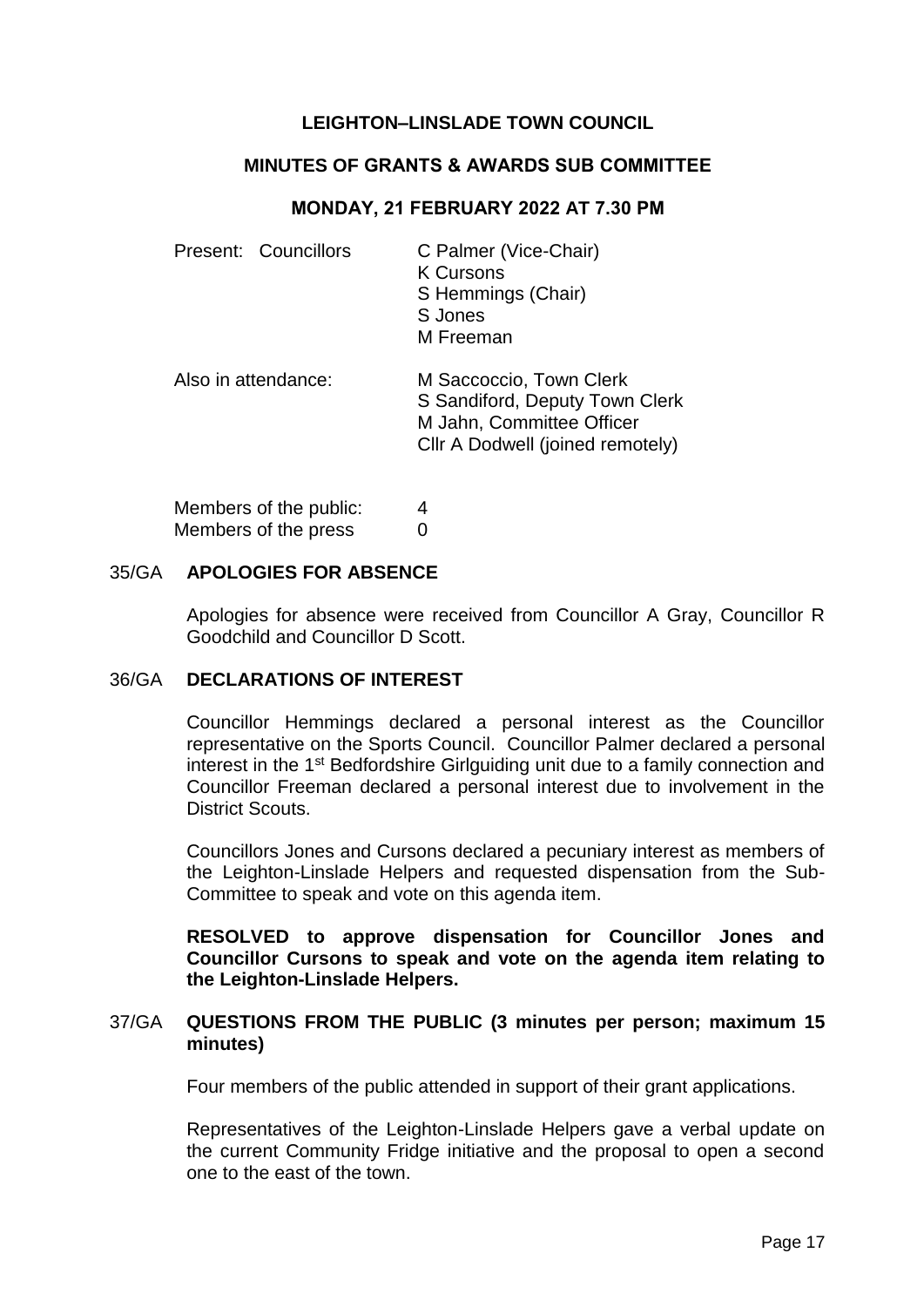Members of the public were thanked for attending the meeting.

### 38/GA **MINUTES OF PREVIOUS MEETING**

(a) The Sub-Committee received the draft minutes of the meeting held on 1 November 2021.

## **RESOLVED that the minutes of the meeting held on 1 November 2021 be approved as a correct record and were signed accordingly.**

(b) Minute reference 31/GA General Grant Applications (2nd Round for 2021-2022) – information was still being sought from First Responders from their grant application and therefore the funding of £500 was still showing as included in expenditure reporting but had been deducted for the purposes of this meeting.

### 39/GA **GENERAL GRANT APPLICATIONS (3RD ROUND FOR 2021-2022)**

(a) The Sub-Committee was advised that the budget allocated for General Grants in 2021-2022 totalled £10,000. A total of £3,860.16 remained available from this allocation, with the total applications received being £5,491.13.

#### **RESOLVED to note the information.**

(b) The Sub-Committee received a report and reminder of the General Grant guidelines and considered the recommendations contained therein.

#### **RESOLVED**

#### **(i) To note the report**

# **(ii) To recommend to the Leighton-Linslade Sports Council that grant criteria and eligibility be reviewed**

(c) The Sub-Committee received a summary of the twelve applications received for a General Grant in 2021-2022, along with a summary of the documents submitted with the applications.

Whilst noting the shortfall between applications and available funding, the Sub-Committee agreed it wanted to support as many organisations as possible, particularly in recognition of the impact of the Covid pandemic. As agreed at the previous meeting, a degree of flexibility would be applied to normal General Grant guidelines as a one-off gesture recognising the detrimental impact of the pandemic on the ability of groups to operate and fundraise as they ordinarily would have done. Some of the applications would not ordinarily fall within guidelines and it was clear that this was a one-off gesture.

**RESOLVED to approve payment of general grants totalling £3,922.13 from the remaining 2021-22 budget, subject to all applicants having met the required**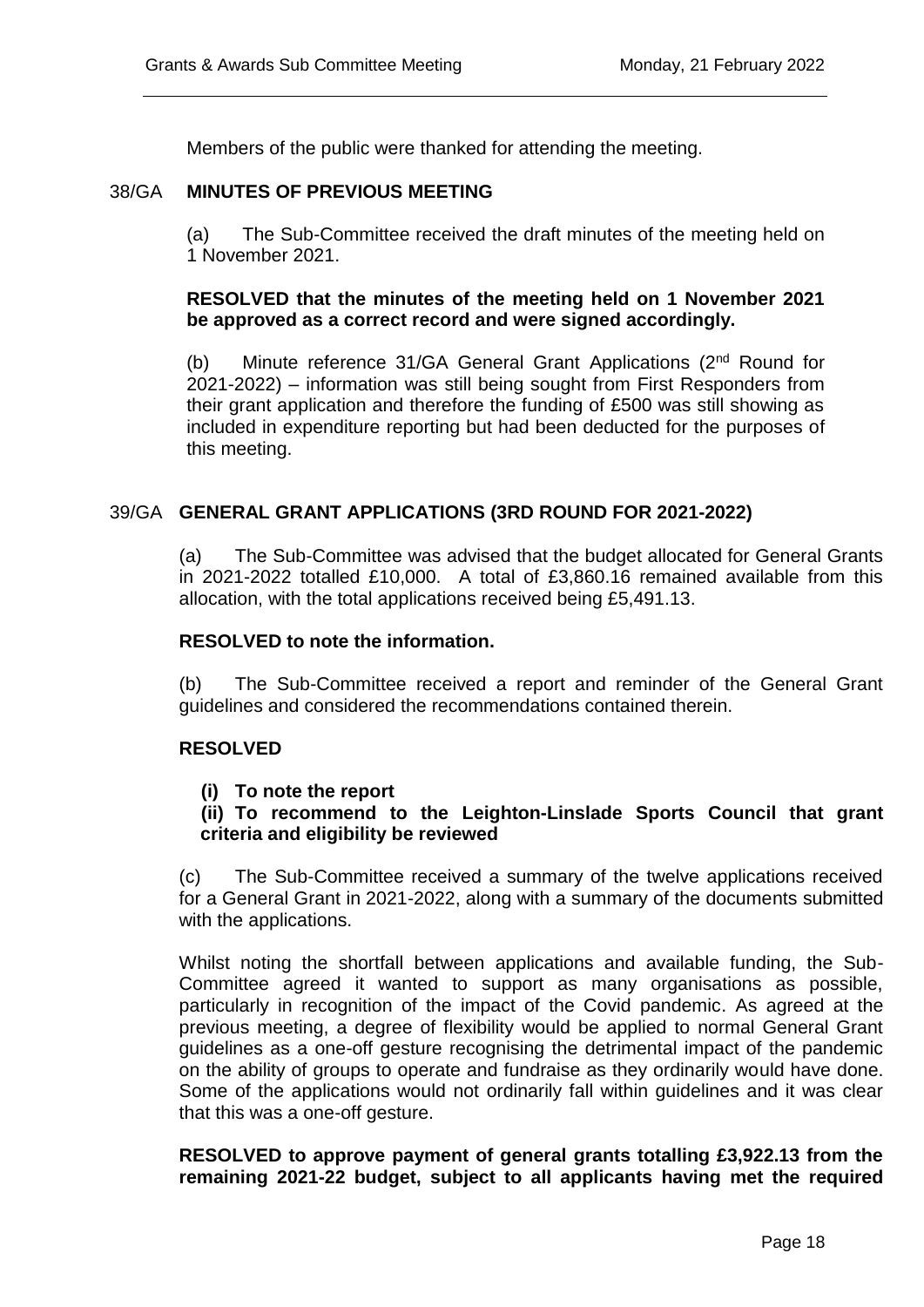## **criteria by providing the required documentation, as set out below. This would mean an overspend of £61.97 against this budget line.**

| Organisation                                                                     | <b>Purpose of General Grant</b>                                                                                                                                                          | <b>Amount</b> |
|----------------------------------------------------------------------------------|------------------------------------------------------------------------------------------------------------------------------------------------------------------------------------------|---------------|
| 1 <sup>st</sup><br>Beds Inclusive<br>Girlguiding unit                            | To purchase sensory mat, light<br>panel, sound speaker                                                                                                                                   | £391.13       |
| 3rd Linslade Brownies,<br>4th Linslade Brownies<br>4th Linslade<br>and<br>Guides | Towards cost of storge shed,<br>shelving, padlock to keep materials<br>on school site where groups meet                                                                                  | £500          |
| Sacred Heart Church<br>Fundraising<br>Committee                                  | To replace broken chairs in the<br>church hall, which is used<br>by<br>community                                                                                                         | £500          |
| Ocean Naval<br>TS F<br>Cadets                                                    | To purchase 6 rucksacks with<br>waterproof/hi vis covers & maps                                                                                                                          | £500          |
| Leighton-Linslade<br><b>Helpers</b>                                              | Purchase a fridge - Meadow Way<br>community fridge centre.                                                                                                                               | £500          |
| Bedfordshire Scouts<br><b>County Council</b>                                     | 36 Scouts from Beds including 2<br>from L-L District (1 <sup>st</sup> Linslade<br>Scouts) have been selected<br>to<br>attend 2023 World Scout Jamboree                                   | £500          |
| 4th Linslade Guides                                                              | As a result of falling membership<br>since Covid, contribute to hall hire<br>fees for summer term                                                                                        | £100          |
| <b>Woodcraft Folk</b>                                                            | £350 annual registration cost to<br>national organisation plus venue<br>hire costs. This reflects loss of<br>income during covid and would<br>avoid having to put up children's<br>fees. | £431          |
| L-L Cancer Support<br>Group                                                      | To support the operating costs of<br>the group, which meets weekly for<br>those with a cancer diagnosis                                                                                  | £500          |
|                                                                                  |                                                                                                                                                                                          | £3,922.13     |

**RESOLVED to approve payment of general grants totalling £1000 after 1 April 2022 from the 2022-23 budget, subject to all applicants having met the required criteria by providing the required documentation, as set out below.** 

|                              | LB Otters Swimming Towards costs of summer prize £500 |        |
|------------------------------|-------------------------------------------------------|--------|
| <b>Club for the Disabled</b> | giving event for approx. 200 people                   |        |
|                              | on 16 July 2022                                       |        |
| LB Table Tennis Club         | To purchase a new higher quality $\frac{1500}{1500}$  |        |
|                              | table                                                 |        |
|                              |                                                       | £1,000 |